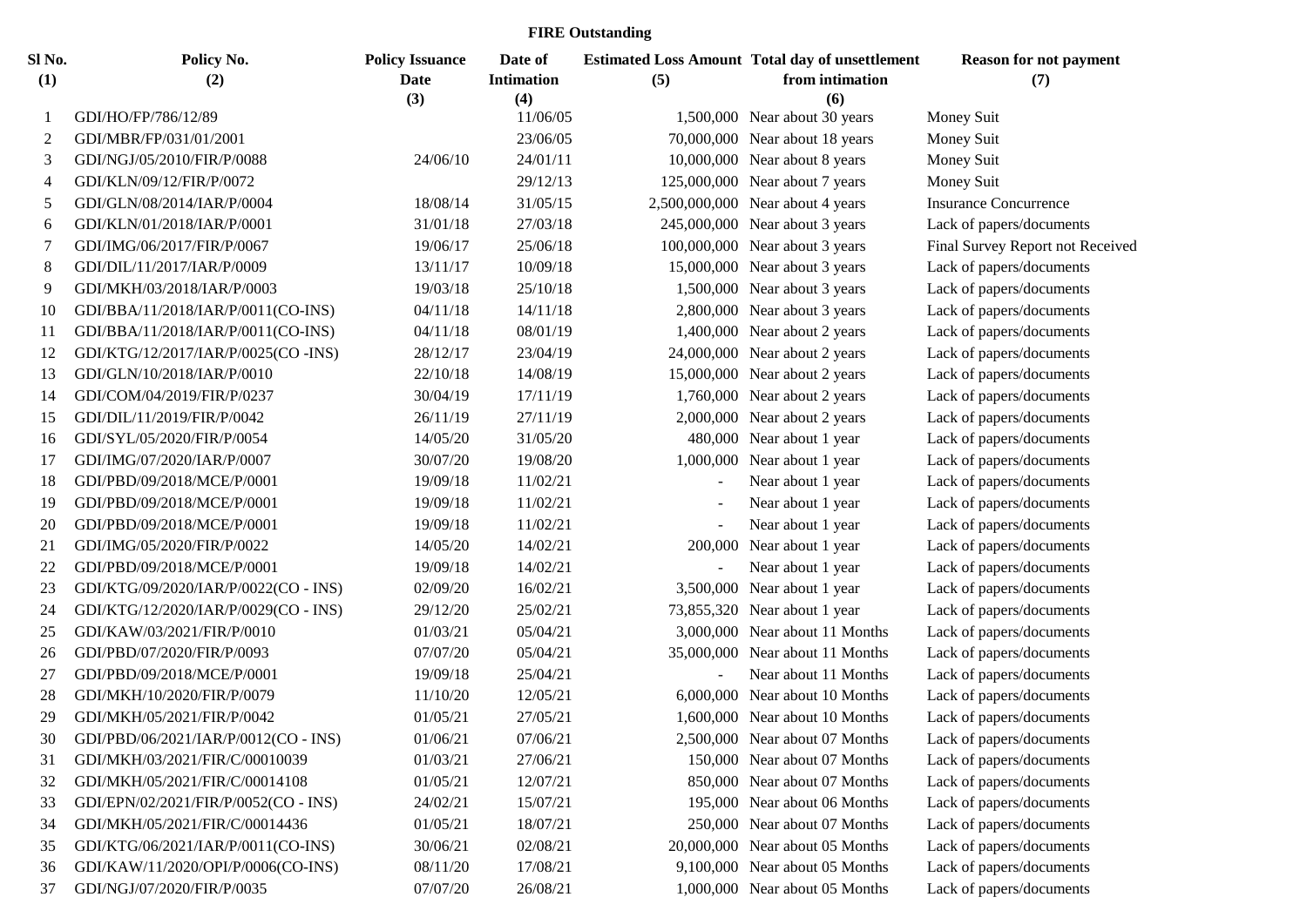| 38 | GDI/GLN/10/2020/IAR/P/0004            | 24/01/20 | 06/09/21 |           | 1,500,000 Near about 04 Months   | Lack of papers/documents |
|----|---------------------------------------|----------|----------|-----------|----------------------------------|--------------------------|
| 39 | GDI/PBD/11/2020/IAR/P/0017            | 01/11/20 | 14/09/21 |           | 2,000,000 Near about 04 Months   | Lack of papers/documents |
| 40 | GDI/KTG/09/2021/IAR/P/0018            | 05/09/21 | 16/09/21 |           | 5,250,000 Near about 04 Months   | Lack of papers/documents |
| 41 | GDI/KTG/12/2020/IAR/P/0031 (C-I)      | 17/01/21 | 19/09/21 |           | 100,000,000 Near about 04 Months | Lack of papers/documents |
| 42 | GDI/PBD/07/2021/FIR/P/0085            | 13/07/21 | 27/09/21 |           | 12,000,000 Near about 04 Months  | Lack of papers/documents |
| 43 | GDI/RSG/06/2021/FIR/P/0022            | 30/06/21 | 27/09/21 |           | 45,000 Near about 04 Months      | Lack of papers/documents |
| 44 | GDI/MKH/05/2021/FIR/C/00015000        | 03/10/21 | 05/10/21 |           | 250,000 Near about 03 Months     | Lack of papers/documents |
| 45 | GDI/GLN/12/2020/OPI/P/0001            | 17/12/20 | 24/10/21 |           | 15,000,000 Near about 03 Months  | Lack of papers/documents |
| 46 | GDI/BBA/10/2021/IAR/P/0007(C-I)       | 26/10/21 | 27/10/21 |           | 110,000 Near about 03 Months     | Lack of papers/documents |
| 47 | GDI/PBC/01/2021/IAR/P/0003            | 03/01/21 | 04/11/21 |           | 4,000,000 Near about 02 Months   | Lack of papers/documents |
| 48 | GDI/MKH/02/2021/FIR/C/00007139        | 28/02/21 | 07/11/21 |           | Near about 02 Months             | Lack of papers/documents |
| 49 | GDI/BBA/02/2021/IAR/P/0002            | 25/02/21 | 18/11/21 |           | 4,000,000 Near about 02 Months   | Lack of papers/documents |
| 50 | GDI/DEZ/10/2021/IAR/P/0020            | 03/10/21 | 23/11/21 |           | 1,500,000 Near about 02 Months   | Lack of papers/documents |
| 51 | GDI/EPN/12/2020/FIR/P/0179            | 31/12/20 | 25/11/21 |           | 1,000,000 Near about 02 Months   | Lack of papers/documents |
| 52 | GDI/PBD/11/2021/FIR/P/0219            | 01/11/21 | 03/12/21 |           | Near about 01 Month              | Lack of papers/documents |
| 53 | GDI/PBC/01/2021/IAR/P/0006(CO - INS)  | 20/01/21 | 05/12/21 |           | 1,920,000 Near about 01 Month    | Lack of papers/documents |
| 54 | GDI/DEZ/10/2021/OPI/P/0004            | 06/10/21 | 08/12/21 |           | Near about 01 Month              | Lack of papers/documents |
| 55 | GDI/KTG/11/2021/IAR/P/0023(C-I)       | 15/11/21 | 08/12/21 |           | 6,875,000 Near about 01 Month    | Lack of papers/documents |
| 56 | GDI/PBD/07/2021/FIR/P/0085(CO - INS)  | 13/07/21 | 12/12/21 |           | 12,000,000 Near about 01 Month   | Lack of papers/documents |
| 57 | GDI/KST/08/2021/IAR/P/0002            | 31/08/21 | 14/12/21 |           | Near about 01 Month              | Lack of papers/documents |
| 58 | GDI/MKH/12/2020/FIR/C/00035389        | 01/12/20 | 19/12/21 |           | Near about 01 Month              | Lack of papers/documents |
| 59 | GDI/KTG/11/2021/IAR/P/0023 (CO - INS) | 15/11/21 | 20/12/21 |           | 660,000 Near about 01 Month      | Lack of papers/documents |
| 60 | GDI/MKH/06/2021/FIR/C/00018703        | 01/06/21 | 28/12/21 |           | 250,000 Near about 01 Month      | Lack of papers/documents |
| 61 | GDI/KTG/04/2021/IAR/P/0002(C-I)       | 01/04/21 | 28/12/21 |           | Near about 01 Month              | Lack of papers/documents |
| 62 | GDI/MKH/08/2021/FIR/C/00024539        | 16/08/21 | 02/01/22 |           | Near about 01 Month              | Lack of papers/documents |
| 63 | GDI/MKH/07/2021/FIR/C/00022188        | 08/01/22 | 09/01/22 | 1,200,000 | Near about 01 Month              | Lack of papers/documents |
| 64 | GDI/DIL/06/2021/PAR/P/0001            | 29/06/21 | 12/01/22 |           | Near about 01 Month              | Lack of papers/documents |
| 65 | GDI/MKH/08/2021/PAR/P/0003(CO - INS)  | 03/08/21 | 16/01/22 |           | Near about 01 Month              | Lack of papers/documents |
| 66 | GDI/MKH/02/2021/FIR/C/00007869        | 02/02/21 | 19/01/22 |           | 250,000 Near about 01 Month      | Lack of papers/documents |
| 67 | GDI/MKH/08/2021/FIR/C/00025523        | 20/01/22 | 20/01/22 |           | 660,000 Near about 01 Month      | Lack of papers/documents |
| 68 | GDI/DIL/06/2021/PAR/P/0001            | 29/06/21 | 23/01/22 |           | 11,000 Near about 01 Month       | Lack of papers/documents |
| 69 | GDI/PBD/07/2021/OPI/P/0003(C0-INS)    | 29/07/21 | 31/01/22 |           | Near about 01 Month              | Lack of papers/documents |
| 70 | GDI/COM/12/2021/FIR/P/0350            | 30/12/21 | 03/02/22 |           | 80,000 Near about 01 Month       | Lack of papers/documents |
| 71 | GDI/MKH/01/2022/FIR/C/00001814        | 01/01/22 | 06/02/22 |           | 600,000 Near about 01 Month      | Lack of papers/documents |
| 72 | GDI/MKH/11/2021/FIR/C/00044152        | 01/11/21 | 06/02/22 |           | 400,000 Near about 01 Month      | Lack of papers/documents |
| 73 | GDI/KTG/02/2021/IAR/P/0001            | 24/02/21 | 07/02/22 |           | Near about 01 Month              | Lack of papers/documents |
| 74 | GDI/MKH/09/2021/FIR/C/00031751        | 26/09/21 | 14/02/22 | 372,060   | Near about 01 Month              | Lack of papers/documents |
| 75 | GDI/MKH/06/2021/FIR/C/00016542        | 08/06/21 | 16/02/22 |           | Near about 01 Month              | Lack of papers/documents |
| 76 | GDI/MKH/05/2021/FIR/C/00014106        | 11/05/21 | 16/02/22 |           | Near about 01 Month              | Lack of papers/documents |
| 77 | GDI/KTG/11/2021/IAR/P/0022(C-I)       | 01/11/21 | 16/02/22 |           | Near about 01 Month              | Lack of papers/documents |
| 78 | GDI/MKH/10/2021/FIR/C/00038363        | 31/10/21 | 23/02/22 |           | 2,000,000 Near about 01 Month    | Lack of papers/documents |
|    |                                       |          |          |           |                                  |                          |